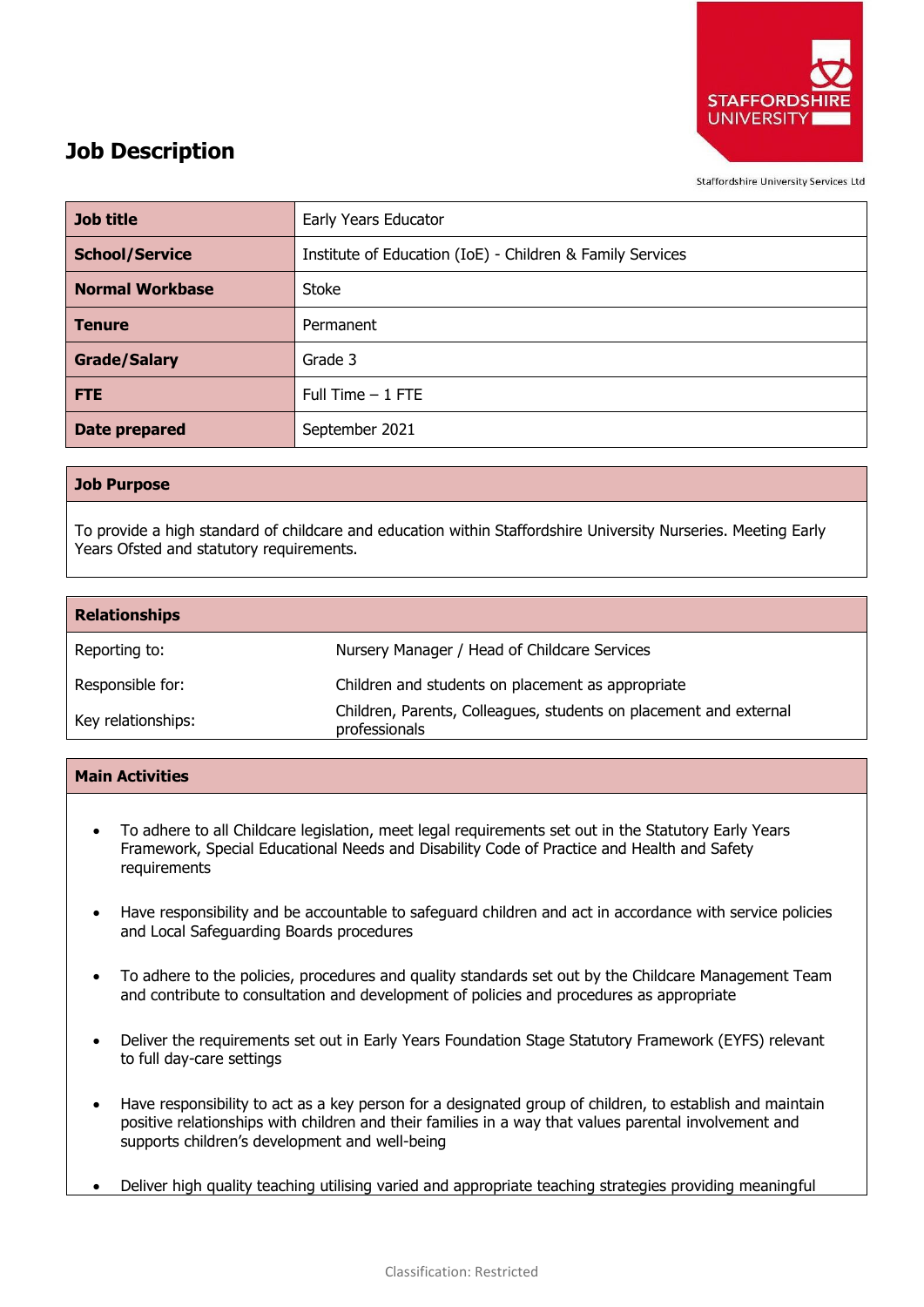learning experiences that support the holistic development of children within the setting

- Accountable to undertake and maintain records of formative and summative observations and assessment of children's care, learning and developmental needs, tracking children's progress, next steps and strategies to shape future learning opportunities.
- To plan, prepare, deliver and evaluate indoor and outdoor learning experiences which will enhance children's physical, intellectual, linguistic, emotional, social and moral development
- To identify and support children whose progress, development or well-being is affected by changes, difficulties in their personal circumstances, or presenting special educational needs and/or disability; reporting to parents, the management team or referring to professionals for specialist support in line with Early Help, Special Educational Needs and Disability code of practice, government / local authorities procedures.
- Provide varied means of informal and formal communication opportunities for parents/ carers and to contribute to the work of a multi-professional team about children's well-being, learning and development and, where appropriate, coordinate and implement agreed programmes and interventions on a day-to-day basis to improve outcomes
- To promote children's pro-social behaviour, resilience, self-regulation and independence through using effective support strategies and developing children's emotional and social capabilities in line with emotional and behavioural well-being policies
- To promote children and families' rights, equality, inclusion and anti-discriminatory practice in all aspects of the nursery along with exposing children to experiences and learning opportunities within their local community.
- To establish and maintain a safe environment and employ practices that promote children's health, safety and physical, mental and emotional well-being
- To be responsible for the care, cleaning and maintenance of nursery resources and equipment, reporting loss/damage, issues, low stocks to management team
- To carry out, review and implement risk assessments and safety walks in-line with requirements set out in University, Nursery and EYFS Safeguarding and Welfare requirements
- Administer medicine, record all absences, accidents, injuries and medicines following nursery procedures
- To attend and engage in OFSTED preparation, open days, team meetings, nursery projects and developments, actively participate in fund raising activities as required out of usual working hours
- To work collaboratively and cooperatively with all colleagues as part of a team
- To work shifts as appropriate and cover colleagues' absences as and when necessary
- To assist, supervise and support students, colleagues and volunteers undertaking work-based learning placements and research
- To be proactive in engaging in self-reflection and the continuation of own professional development learning, such as; participating positively in supervisions, team meetings, teaching and learning observations, observation, assessment and planning monitoring, appraisals, reviews, nursery improvement plans, Ofsted self-evaluation and attending training including mandatory courses such as; food hygiene, paediatric first aid, prevent and safeguarding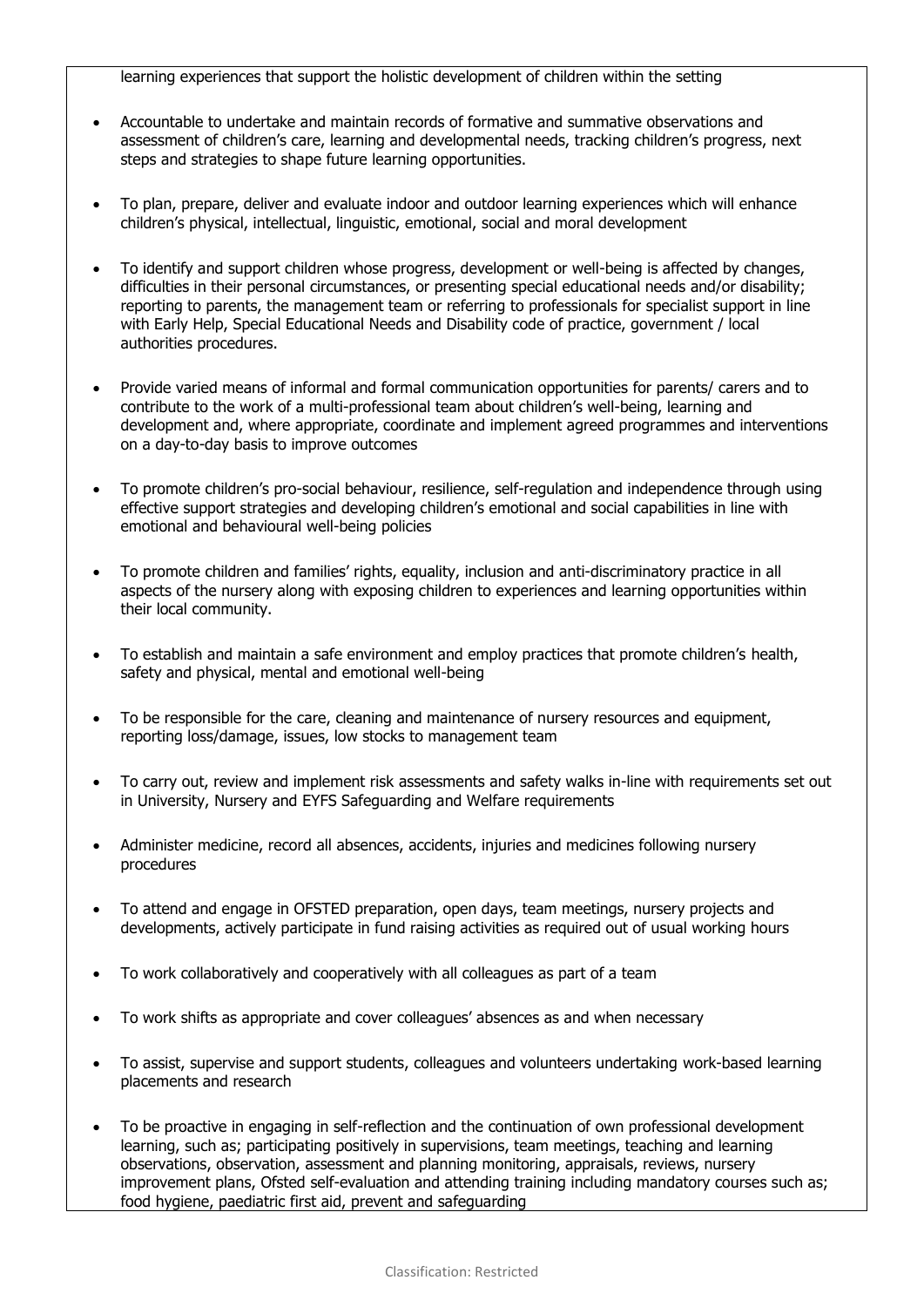- To act as an ambassador/ advocate for the organisation and maintain a positive image of its ethos and objectives. Adhering to service professional standards and competencies framework
- To participate in key University events including Open Days, Visit Days and Awards Ceremonies; promoting the provision within The Institute of Education as appropriate
- The role holder is required to minimise environmental impact in the performance of their role and to actively contribute to the delivery of the University's Environmental Sustainability Policy.
- To undertake other such responsibilities as may reasonably be required.

## **Special Conditions**

The role holder will be required to travel between sites from time to time in a cost-effective manner, which may be through the use of a car.

### **Professional Development**

The organisation is keen to support staff in achieving high standards and will expect continuous professional development to ensure up to date knowledge and technical skills in related areas.

### **Variation to Job Description**

The employer reserves the right to vary the duties and responsibilities of its employees within the general conditions of the Scheme of pay and conditions and employment related matters. Thus, it must be appreciated that the duties and responsibilities outlined above may be altered as the changing needs of the service may require.

## **Conditions of Service**

If you are successful in being appointed to a professional support role at Grades 1-6, you will be employed by Staffordshire University Services Limited (SUS Ltd).

Staffordshire University Services Limited is a wholly owned subsidiary company of Staffordshire University which provides professional support staff to undertake various roles and responsibilities associated with grades 1 to 6 on the Staffordshire University pay scale. You'll work alongside, and under the direction of colleagues, within the University's Schools and Services in the delivery of our University Plan and supporting KPIs. You will be subject to Staffordshire University's policies and procedures and will be eligible to participate in the Staffordshire University Pension Scheme.

## **Informal Discussion**

Should you wish to discuss this vacancy informally before making an application please contact: Amanda Sherratt, Head of Childcare and Family Services on 01782 294973 or Susan Hambleton, Nursery Manager on 01782 294981 (please call if you wish to organise a visit to the nursery prior to interview).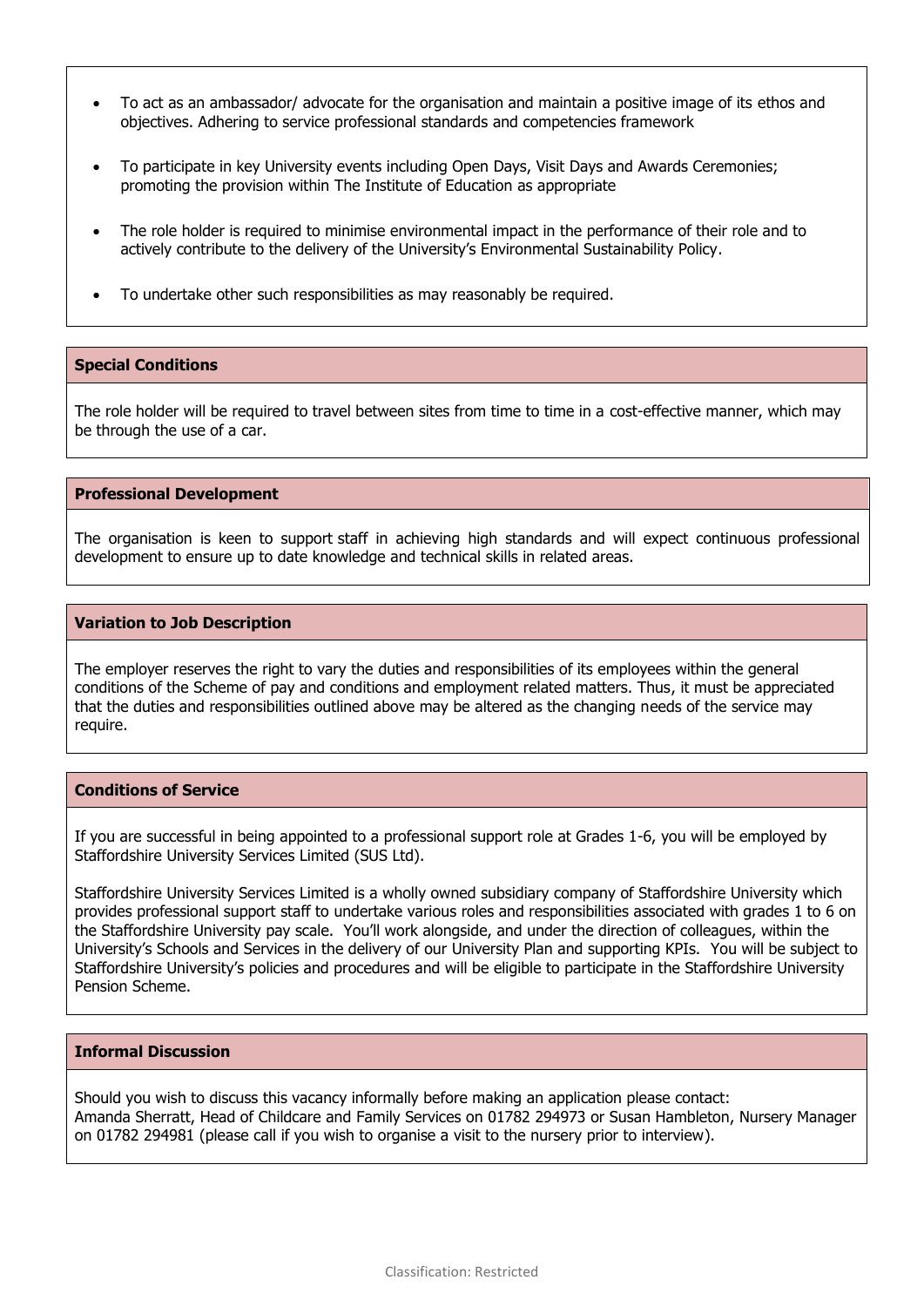## **Application Procedure**

We encourage you to apply on-line at our website [http://jobs.staffs.ac.uk](http://jobs.staffs.ac.uk/) as the system is user friendly and simple to complete.

We would ask all applicants to ensure that they have provided comprehensive information under each criteria in the Supporting Statements section of the application form and, if necessary, add any relevant additional information in the Additional Information Section.

## **Guidance for Disclosure Applicants**

Please note that, if offered this position, the appointment procedure requires an Enhanced level of Disclosure with the Disclosure & Barring Service (DBS) (formerly CRB) as detailed above in the enclosed job description.

Enhanced Disclosures are for posts that involve a significant degree of contact with children or vulnerable adults. In general the type of work will involve regularly caring for, supervising, training or being in sole charge of such people.

A Disclosure is a document containing information held by the police and government departments. It can be used by employers to make safer recruitment decisions and is provided by the Disclosure & Barring Service (DBS), an executive agency of the Home Office. Disclosures will provide details of a person's criminal record including relevant cautions, convictions, reprimands and warnings held on the Police National Computer (PNC). Depending on the level of Disclosure it might also contain information held by government departments and local police forces.

In applying for a Disclosure the successful applicant will be provided with the relevant form and guidance notes supplied by DBS. The form must be completed and returned to Human Resources & Organisational Development together with various **original** documents confirming identity (full details will be provided at the time). The successful applicant will be required to disclose all reprimands, warnings, cautions and convictions that are not 'protected' as defined by the Rehabilitation of Offenders Act 1974 (Exceptions) Order 1975 (Amendment) (England and Wales) Order 2013. Certain spent reprimands, warnings, convictions and cautions are 'protected' and as such are not required to be disclosed. Any such protected offences cannot be taken into account, when making recruitment and suitability decisions.

The completed Disclosure application form will be countersigned and forwarded to the DBS by Human Resources & Organisational Development.

The DBS will then undertake the necessary checks with the Police and other relevant authorities.

After all checks have been carried out, the DBS will send the Disclosure directly to the applicant, which will list any details obtained from those checks. This Disclosure must be presented to the School/Service to be scrutinised- details of whom this document must be presented to will be given at the time. In the event of the DBS check highlighting information held on any of the databases accessed, it may be necessary for a meeting to be convened with the successful applicant in order for an informed decision to be made as to whether or not this affects the offer of appointment. The final decision as to whether appointment can proceed will be made by the Director of Human Resources.

### **Policy Statement on the Recruitment and Employment of Ex-Offenders**

### **Background**

The first priority of Staffordshire University and Staffordshire University Services Limited is the safety and welfare of children and vulnerable adults in our care, who use the services of the University or come into contact with members of the University and associated companies. We intend to achieve this by exercising rigour and vigilance in employment-making; criminal record Disclosures are central to this.